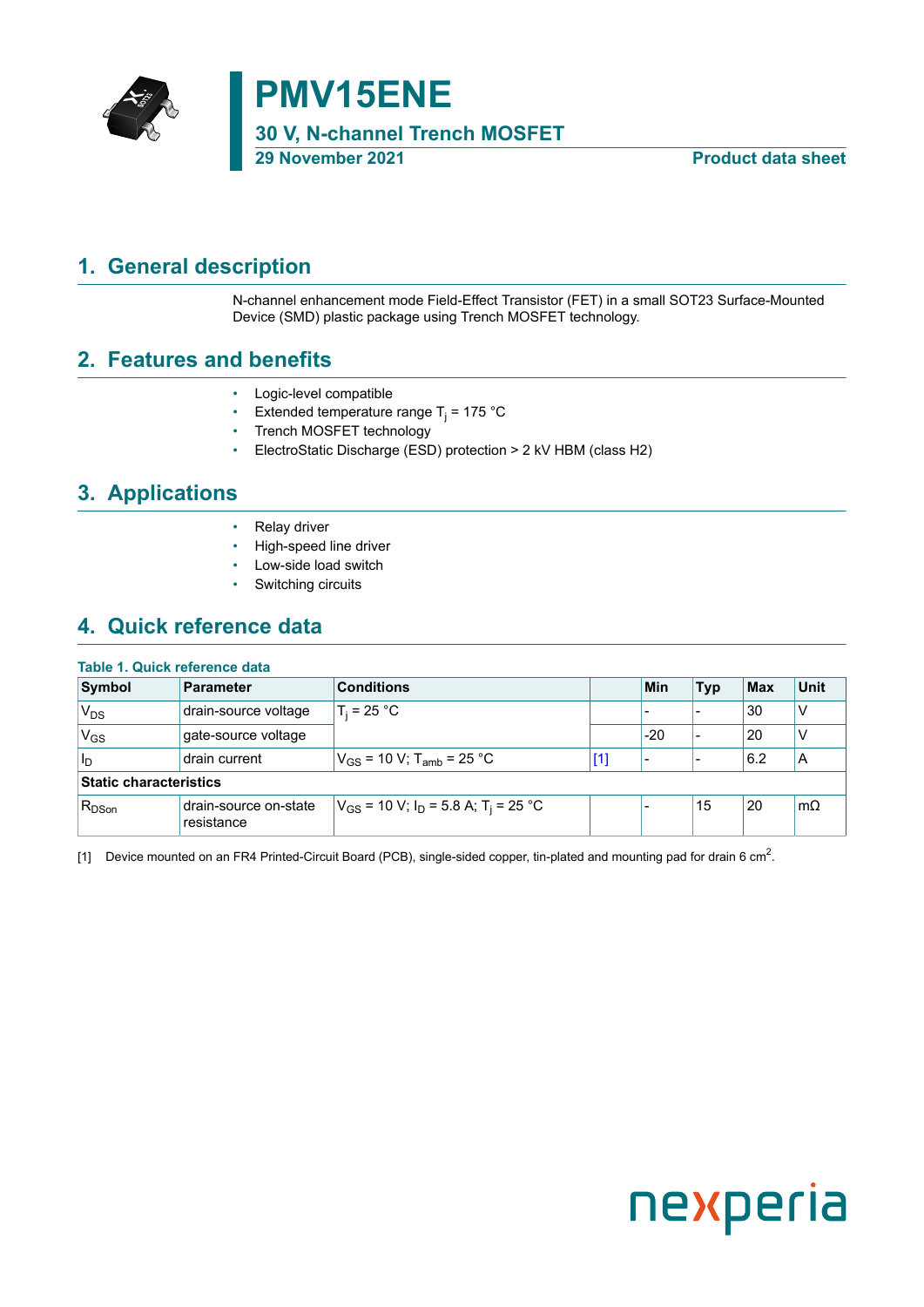# <span id="page-1-1"></span><span id="page-1-0"></span>**5. Pinning information**

| <b>Table 2. Pinning information</b> |        |                    |                           |                                      |  |  |  |  |
|-------------------------------------|--------|--------------------|---------------------------|--------------------------------------|--|--|--|--|
| Pin                                 | Symbol | <b>Description</b> | <b>Simplified outline</b> | <b>Graphic symbol</b>                |  |  |  |  |
|                                     | G      | gate               |                           | D                                    |  |  |  |  |
| 2                                   | S      | source             |                           |                                      |  |  |  |  |
| Ι3                                  | D      | drain              | ິ<br><b>SOT23</b>         | ⊩⊷<br>△<br>G<br>ᡕ᠇<br>5<br>017aaa255 |  |  |  |  |

### <span id="page-1-2"></span>**6. Ordering information**

| <b>Table 3. Ordering information</b> |             |                                                                                             |                   |  |  |  |
|--------------------------------------|-------------|---------------------------------------------------------------------------------------------|-------------------|--|--|--|
| Type number                          | Package     |                                                                                             |                   |  |  |  |
|                                      | <b>Name</b> | <b>Description</b>                                                                          | Version           |  |  |  |
| <b>PMV15ENE</b>                      | SOT23       | plastic, surface-mounted package; 3 terminals; 1.9 mm<br>pitch; 2.9 mm x 1.3 mm x 1 mm body | SOT <sub>23</sub> |  |  |  |

### <span id="page-1-3"></span>**7. Marking**

| Type number     | Marking code <sup>[1]</sup> |
|-----------------|-----------------------------|
| <b>PMV15ENE</b> | %3J                         |

[1] % = placeholder for manufacturing site code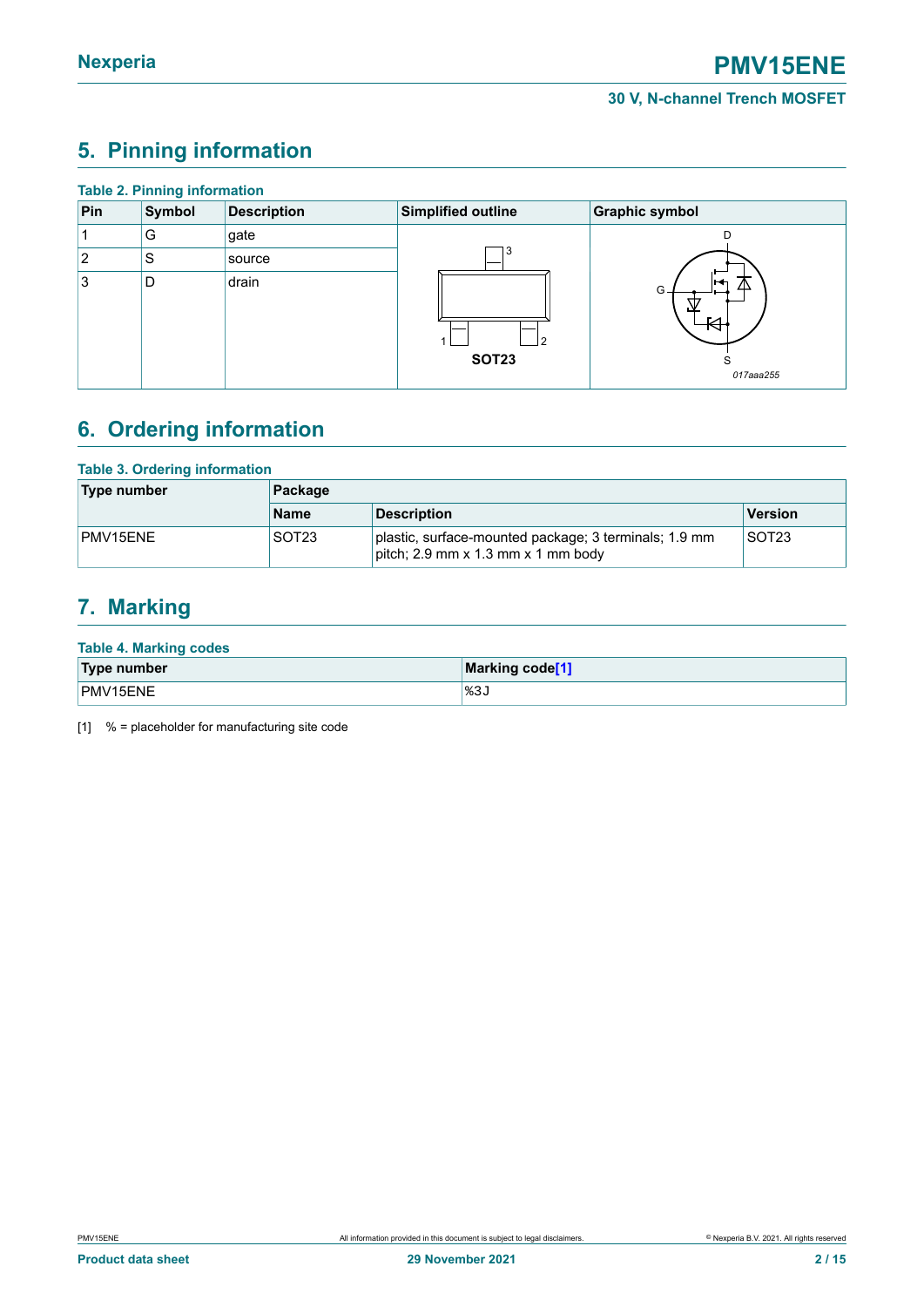### <span id="page-2-1"></span><span id="page-2-0"></span>**8. Limiting values**

#### **Table 5. Limiting values**

*In accordance with the Absolute Maximum Rating System (IEC 60134).*

| Symbol                | <b>Parameter</b>        | <b>Conditions</b>                                                 |       | <b>Min</b> | <b>Max</b> | <b>Unit</b> |
|-----------------------|-------------------------|-------------------------------------------------------------------|-------|------------|------------|-------------|
| $V_{DS}$              | drain-source voltage    | $T_i = 25 °C$                                                     |       |            | 30         | ٧           |
| <b>V<sub>GS</sub></b> | gate-source voltage     |                                                                   |       | $-20$      | 20         | ٧           |
| $ I_{\mathsf{D}} $    | drain current           | $V_{GS}$ = 10 V; T <sub>amb</sub> = 25 °C                         | $[1]$ |            | 6.2        | A           |
|                       |                         | $V_{GS}$ = 10 V; T <sub>amb</sub> = 100 °C                        | $[1]$ |            | 4.4        | A           |
| I <sub>DM</sub>       | peak drain current      | $T_{amb}$ = 25 °C; single pulse; $t_p \le 10 \text{ }\mu\text{s}$ |       |            | 25         | A           |
| $P_{\text{tot}}$      | total power dissipation | $T_{amb}$ = 25 °C                                                 | [2]   |            | 700        | mW          |
|                       |                         |                                                                   | $[1]$ |            | 1.3        | W           |
|                       |                         | $T_{sp}$ = 25 °C                                                  |       |            | 8.3        | W           |
| $T_j$                 | junction temperature    |                                                                   |       | $-55$      | 175        | °C          |
| $T_{amb}$             | ambient temperature     |                                                                   |       | $-55$      | 175        | °C          |
| $T_{\text{stg}}$      | storage temperature     |                                                                   |       | $-65$      | 175        | $^{\circ}C$ |
| Source-drain diode    |                         |                                                                   |       |            |            |             |
| $\vert$ <sub>s</sub>  | source current          | $T_{amb}$ = 25 °C                                                 | $[1]$ |            | 1.2        | A           |

[1]  $\,$  Device mounted on an FR4 Printed-Circuit Board (PCB), single-sided copper, tin-plated and mounting pad for drain 6 cm $^2$ . [2] Device mounted on an FR4 Printed-Circuit Board (PCB), single-sided copper, tin-plated and standard footprint.

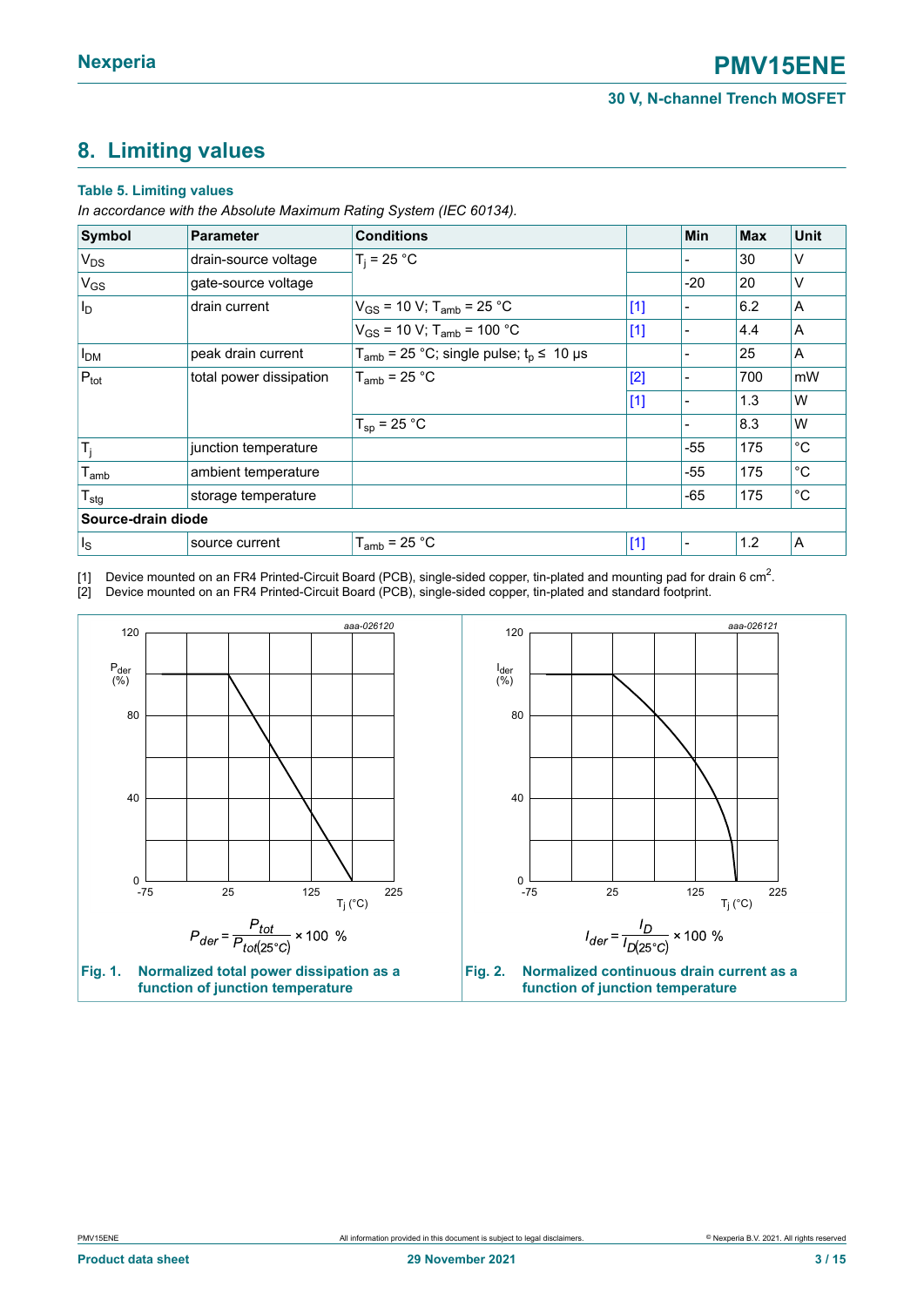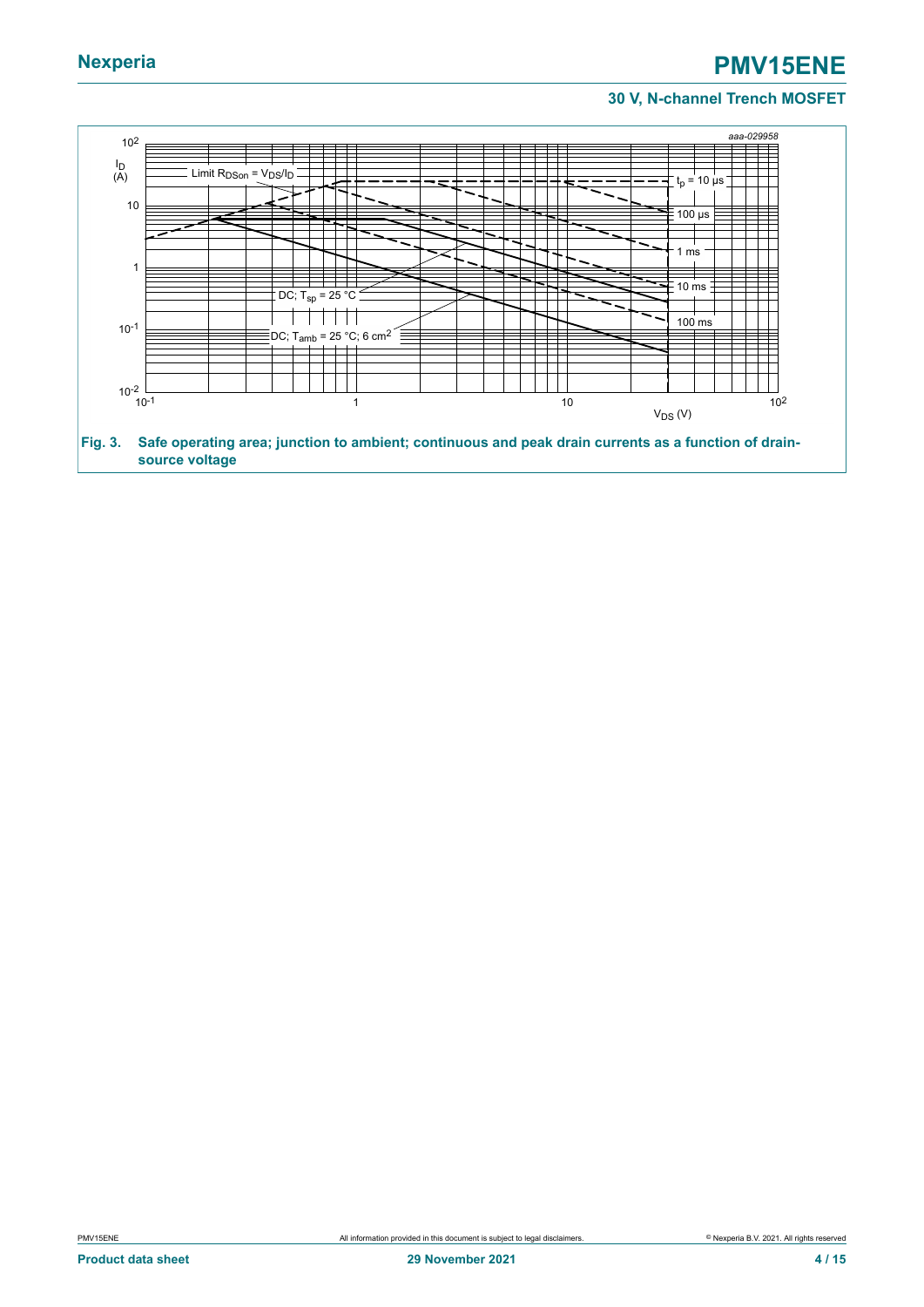### <span id="page-4-1"></span><span id="page-4-0"></span>**9. Thermal characteristics**

| <b>Table 6. Thermal characteristics</b> |                                                     |                   |  |     |            |         |             |  |
|-----------------------------------------|-----------------------------------------------------|-------------------|--|-----|------------|---------|-------------|--|
| Symbol                                  | <b>Parameter</b>                                    | <b>Conditions</b> |  | Min | <b>Typ</b> | $ $ Max | <b>Unit</b> |  |
| $ R_{th(j-a)}$                          | thermal resistance from in free air                 |                   |  |     | 175        | 210     | K/W         |  |
| junction to ambient                     |                                                     | <u>'[2</u>        |  | 95  | 115        | K/W     |             |  |
| $R_{th(i-sp)}$                          | thermal resistance from<br>junction to solder point |                   |  |     | 13         | 18      | K/W         |  |

[1] Device mounted on an FR4 PCB, single-sided copper, tin-plated and standard footprint.

[2] Device mounted on an FR4 PCB, single-sided copper, tin-plated and mounting pad for drain 6 cm<sup>2</sup>.

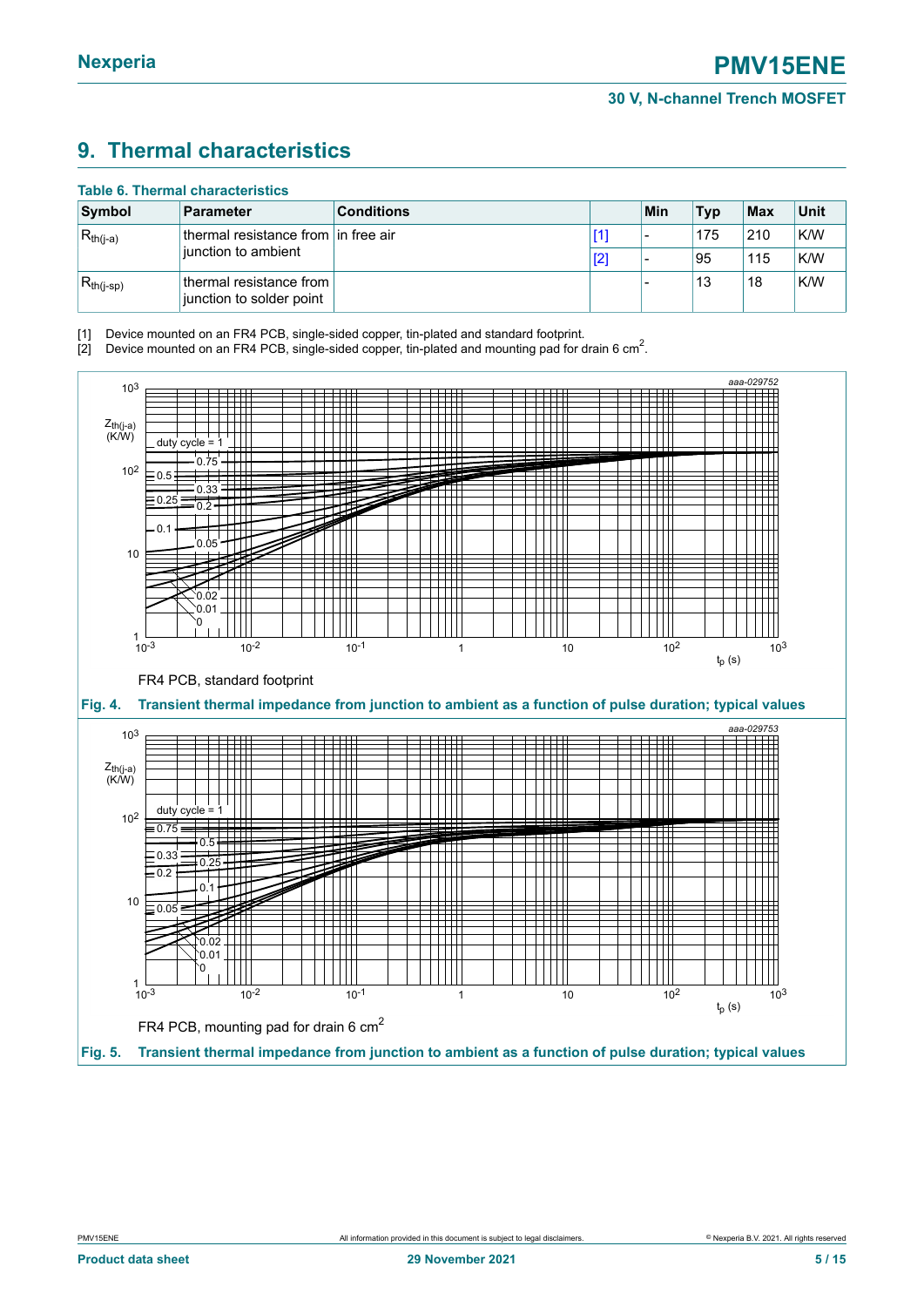# <span id="page-5-0"></span>**10. Characteristics**

| <b>Table 7. Characteristics</b> |                                   |                                                                  |                |                |                |           |
|---------------------------------|-----------------------------------|------------------------------------------------------------------|----------------|----------------|----------------|-----------|
| Symbol                          | <b>Parameter</b>                  | <b>Conditions</b>                                                | Min            | <b>Typ</b>     | Max            | Unit      |
| <b>Static characteristics</b>   |                                   |                                                                  |                |                |                |           |
| $V_{(BR)DSS}$                   | drain-source<br>breakdown voltage | $I_D$ = 250 µA; $V_{GS}$ = 0 V; T <sub>i</sub> = 25 °C           | 30             |                |                | V         |
| V <sub>GSth</sub>               | gate-source threshold<br>voltage  | $I_D$ = 250 µA; $V_{DS}$ = $V_{GS}$ ; T <sub>i</sub> = 25 °C     | 1              | 1.5            | 2.5            | $\vee$    |
| $I_{DSS}$                       | drain leakage current             | $V_{DS}$ = 30 V; V <sub>GS</sub> = 0 V; T <sub>i</sub> = 25 °C   |                |                | $\mathbf{1}$   | μA        |
| $I_{GSS}$                       | gate leakage current              | $V_{GS}$ = 20 V; $V_{DS}$ = 0 V; T <sub>j</sub> = 25 °C          |                |                | 10             | μA        |
|                                 |                                   | $V_{GS}$ = -20 V; $V_{DS}$ = 0 V; T <sub>i</sub> = 25 °C         |                |                | -10            | μA        |
|                                 |                                   | $V_{GS}$ = 10 V; V <sub>DS</sub> = 0 V; T <sub>j</sub> = 25 °C   |                |                | 5              | μA        |
|                                 |                                   | $V_{GS}$ = -10 V; $V_{DS}$ = 0 V; T <sub>i</sub> = 25 °C         |                |                | $-5$           | μA        |
| $R_{DSon}$                      | drain-source on-state             | $V_{GS}$ = 10 V; $I_D$ = 5.8 A; T <sub>i</sub> = 25 °C           |                | 15             | 20             | $m\Omega$ |
|                                 | resistance                        | $V_{GS}$ = 10 V; $I_D$ = 5.8 A; T <sub>i</sub> = 175 °C          |                | 26             | 34             | $m\Omega$ |
|                                 |                                   | $V_{GS}$ = 4.5 V; I <sub>D</sub> = 5 A; T <sub>i</sub> = 25 °C   |                | 21             | 30             | $m\Omega$ |
| $g_{fs}$                        | forward<br>transconductance       | $V_{DS}$ = 10 V; $I_D$ = 5.5 A; T <sub>i</sub> = 25 °C           |                | 24             |                | S         |
| $R_G$                           | gate resistance                   | $f = 1$ MHz                                                      | $\overline{a}$ | $\overline{2}$ | $\overline{a}$ | Ω         |
|                                 | <b>Dynamic characteristics</b>    |                                                                  |                |                |                |           |
| $Q_{G(tot)}$                    | total gate charge                 | $V_{DS}$ = 15 V; $I_D$ = 5.8 A; $V_{GS}$ = 10 V;                 |                | 9.5            | 14             | nC        |
| $Q_{GS}$                        | gate-source charge                | $T_i = 25 °C$                                                    |                | 1              |                | nC        |
| $Q_{GD}$                        | gate-drain charge                 |                                                                  |                | 2.15           | $\overline{a}$ | nС        |
| C <sub>iss</sub>                | input capacitance                 | $V_{DS}$ = 15 V; f = 1 MHz; $V_{GS}$ = 0 V;                      |                | 440            |                | pF        |
| $\mathrm{C_{oss}}$              | output capacitance                | $T_i = 25 °C$                                                    |                | 110            |                | pF        |
| C <sub>rss</sub>                | reverse transfer<br>capacitance   |                                                                  |                | 75             |                | pF        |
| $t_{d(on)}$                     | turn-on delay time                | $V_{DS}$ = 15 V; I <sub>D</sub> = 5.8 A; V <sub>GS</sub> = 10 V; |                | 4              | $\overline{a}$ | ns        |
| $t_{\sf r}$                     | rise time                         | $R_{G(ext)} = 6 \Omega$ ; T <sub>i</sub> = 25 °C                 |                | 18             |                | ns        |
| $t_{d(\text{off})}$             | turn-off delay time               |                                                                  |                | 15             | $\overline{a}$ | ns        |
| $t_{\rm f}$                     | fall time                         |                                                                  | $\overline{a}$ | 7              | $\overline{a}$ | ns        |
| Source-drain diode              |                                   |                                                                  |                |                |                |           |
| V <sub>SD</sub>                 | source-drain voltage              | $I_S = 1.2$ A; $V_{GS} = 0$ V; T <sub>i</sub> = 25 °C            |                | 0.7            | 1.2            | V         |
|                                 |                                   |                                                                  |                |                |                |           |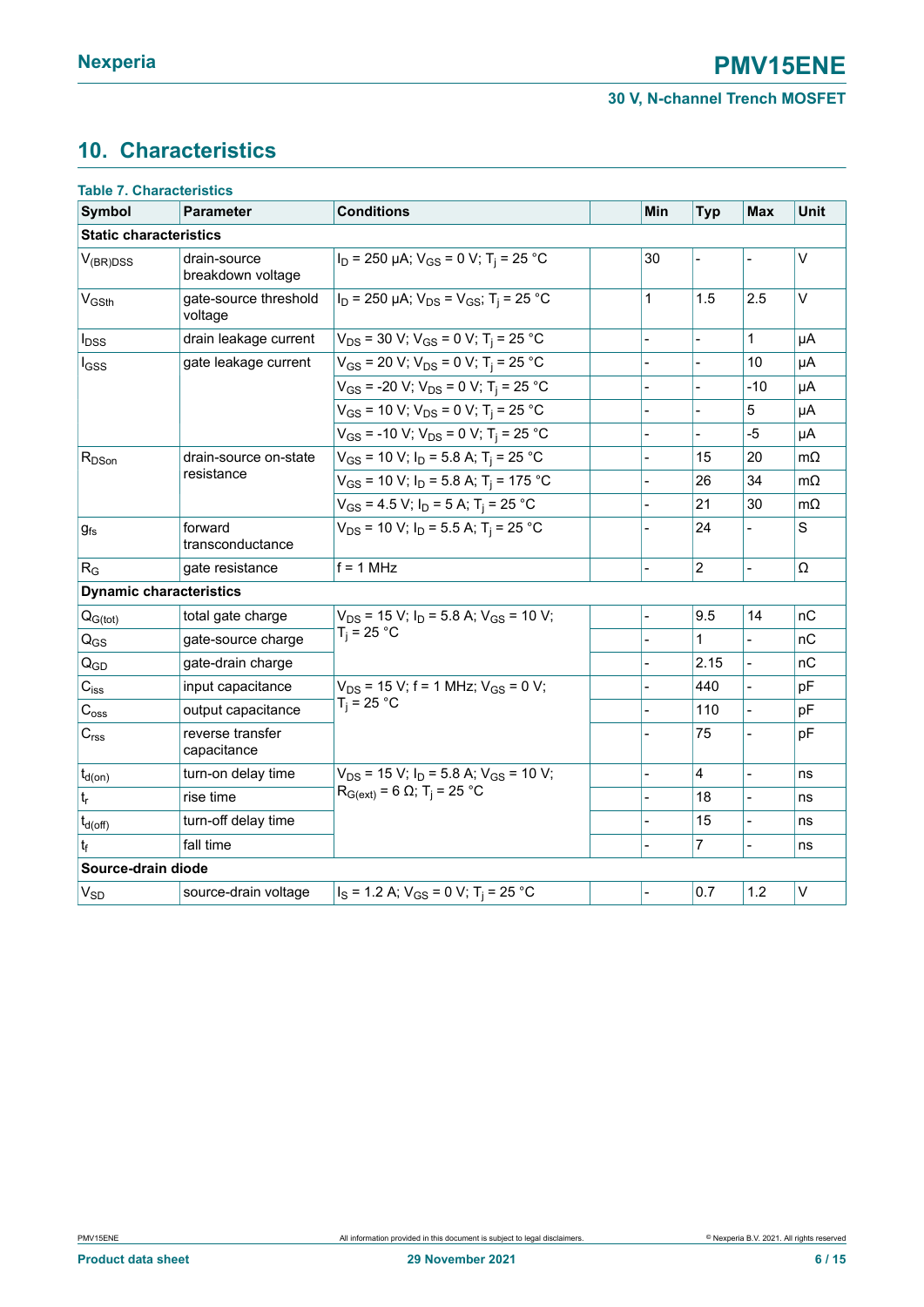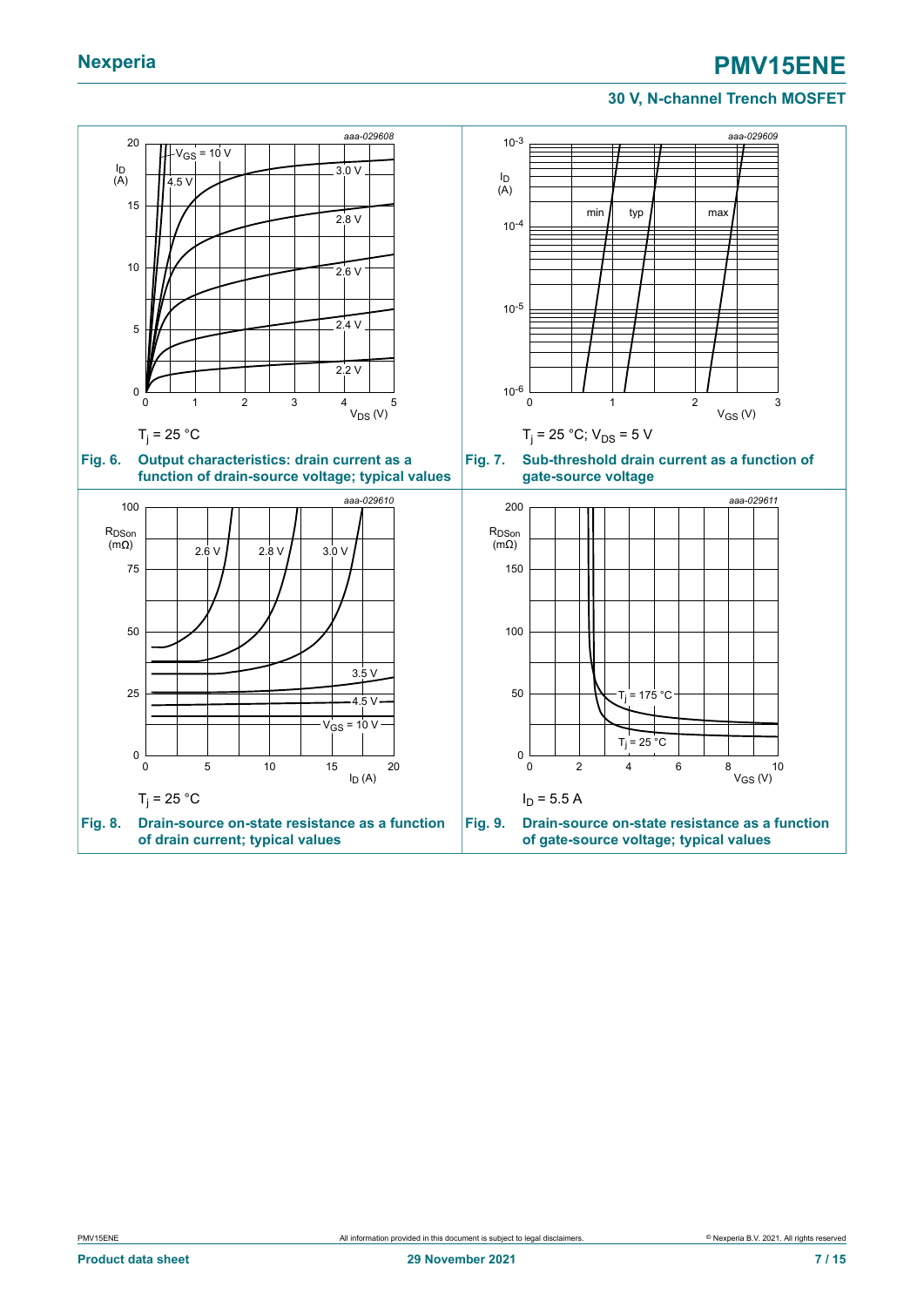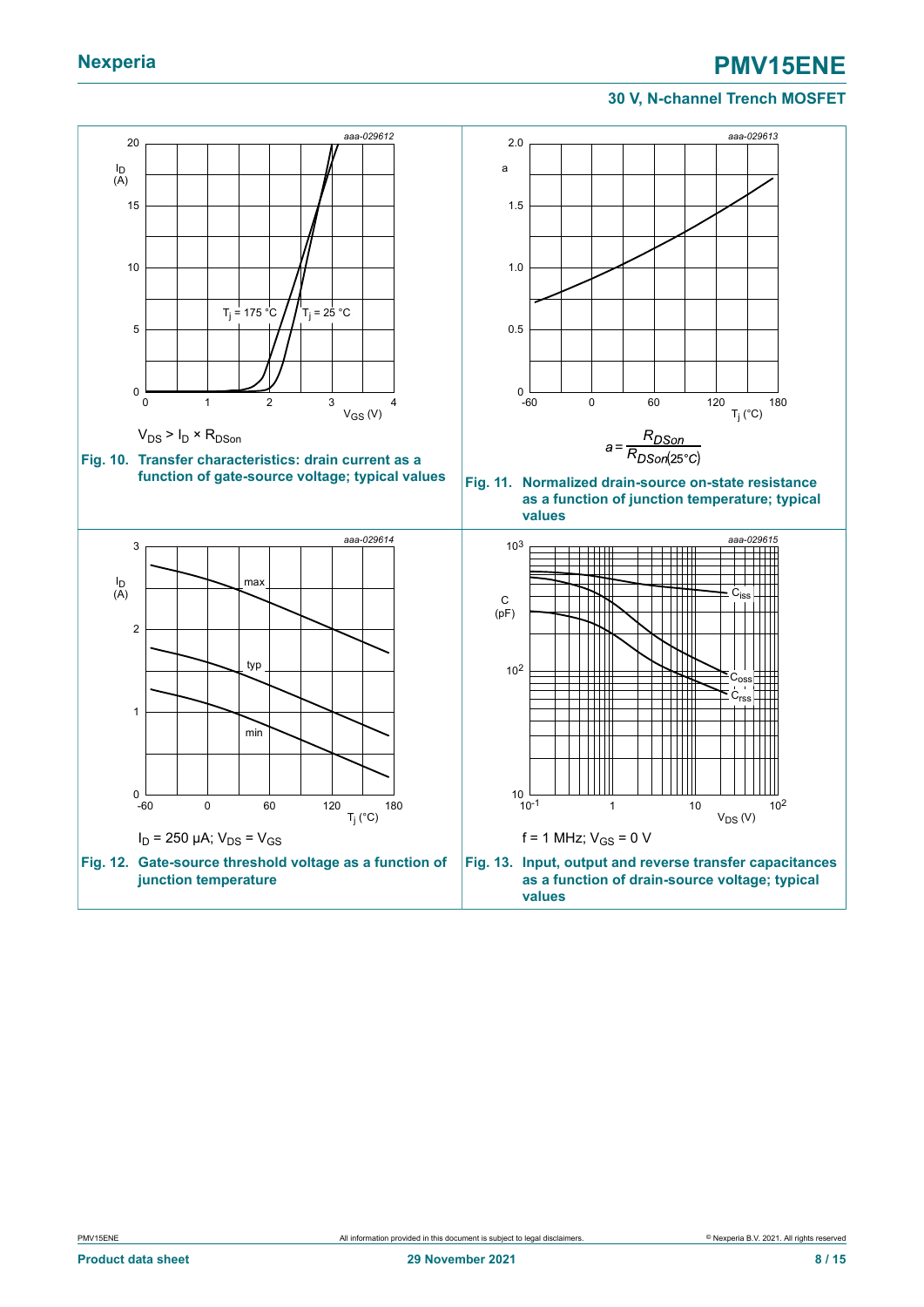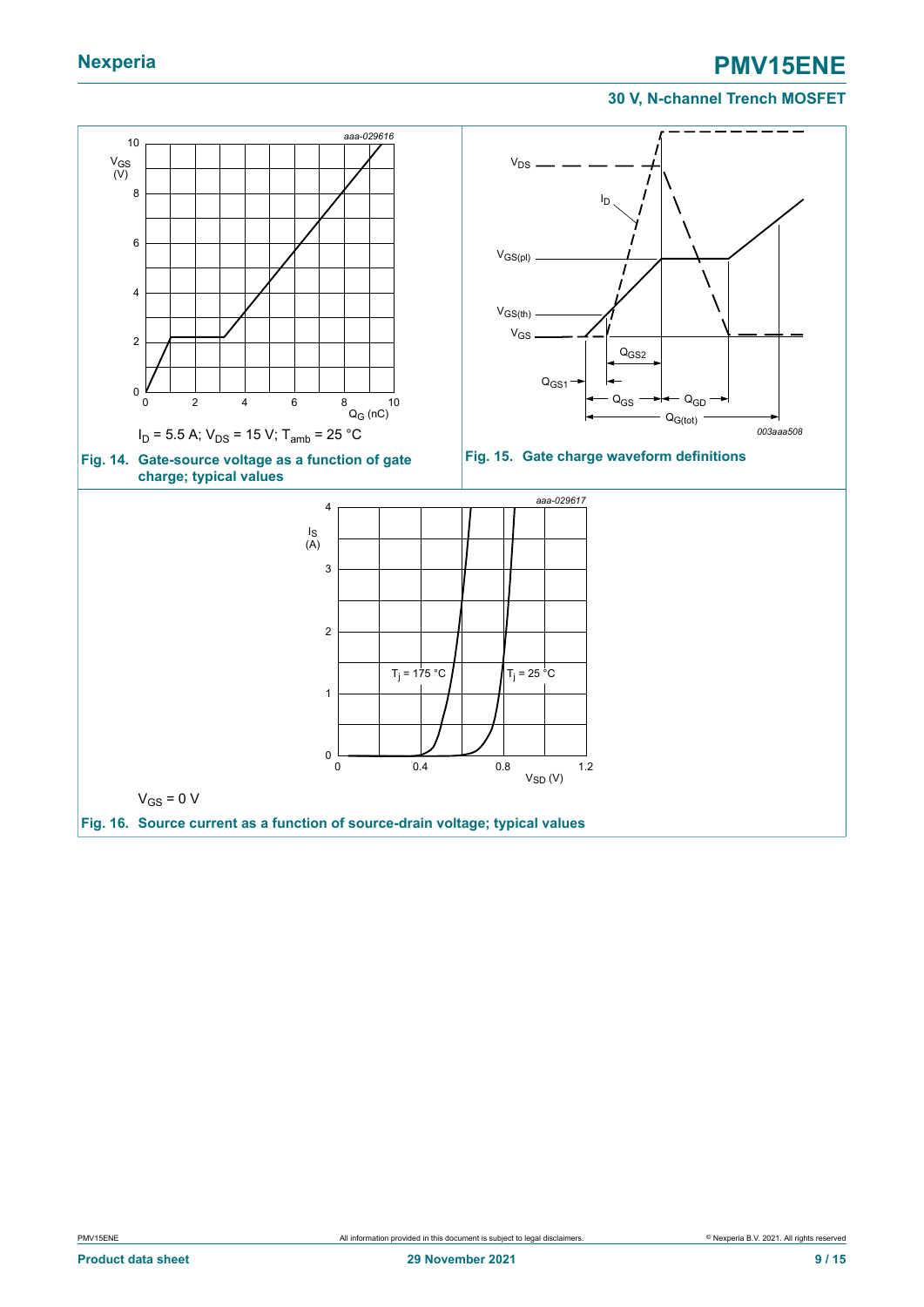# <span id="page-9-0"></span>**11. Test information**

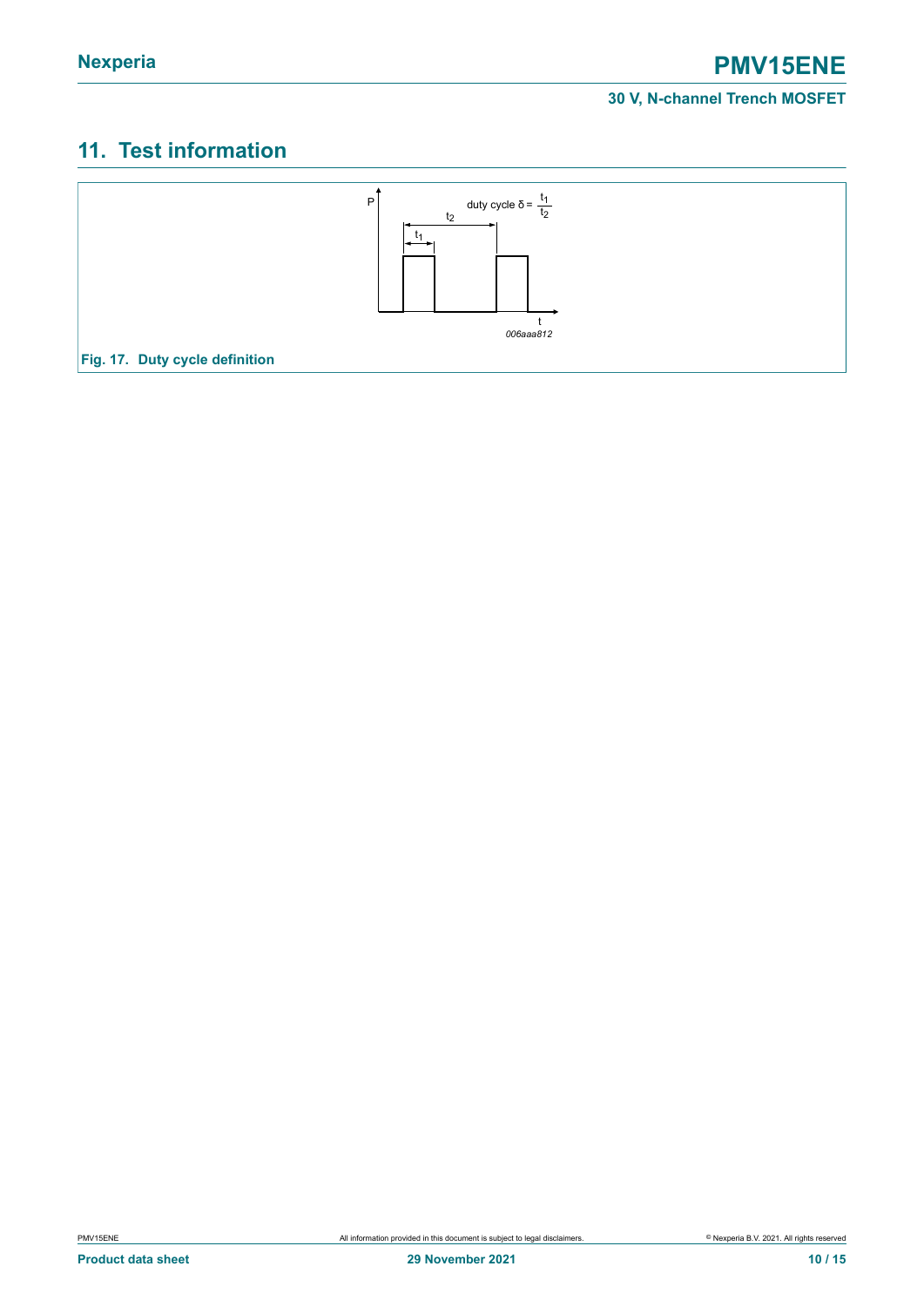### <span id="page-10-0"></span>**12. Package outline**

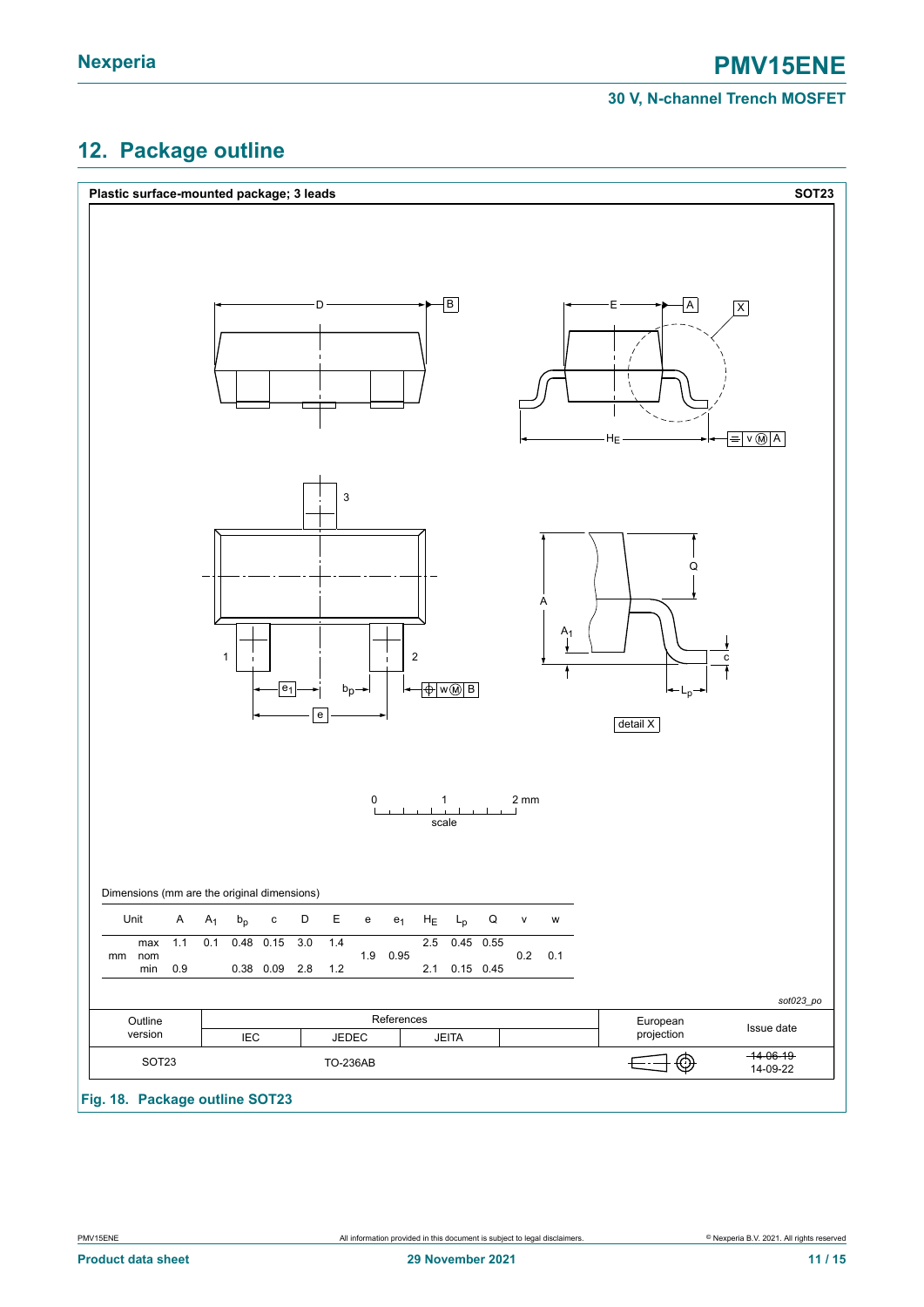# <span id="page-11-0"></span>**13. Soldering**

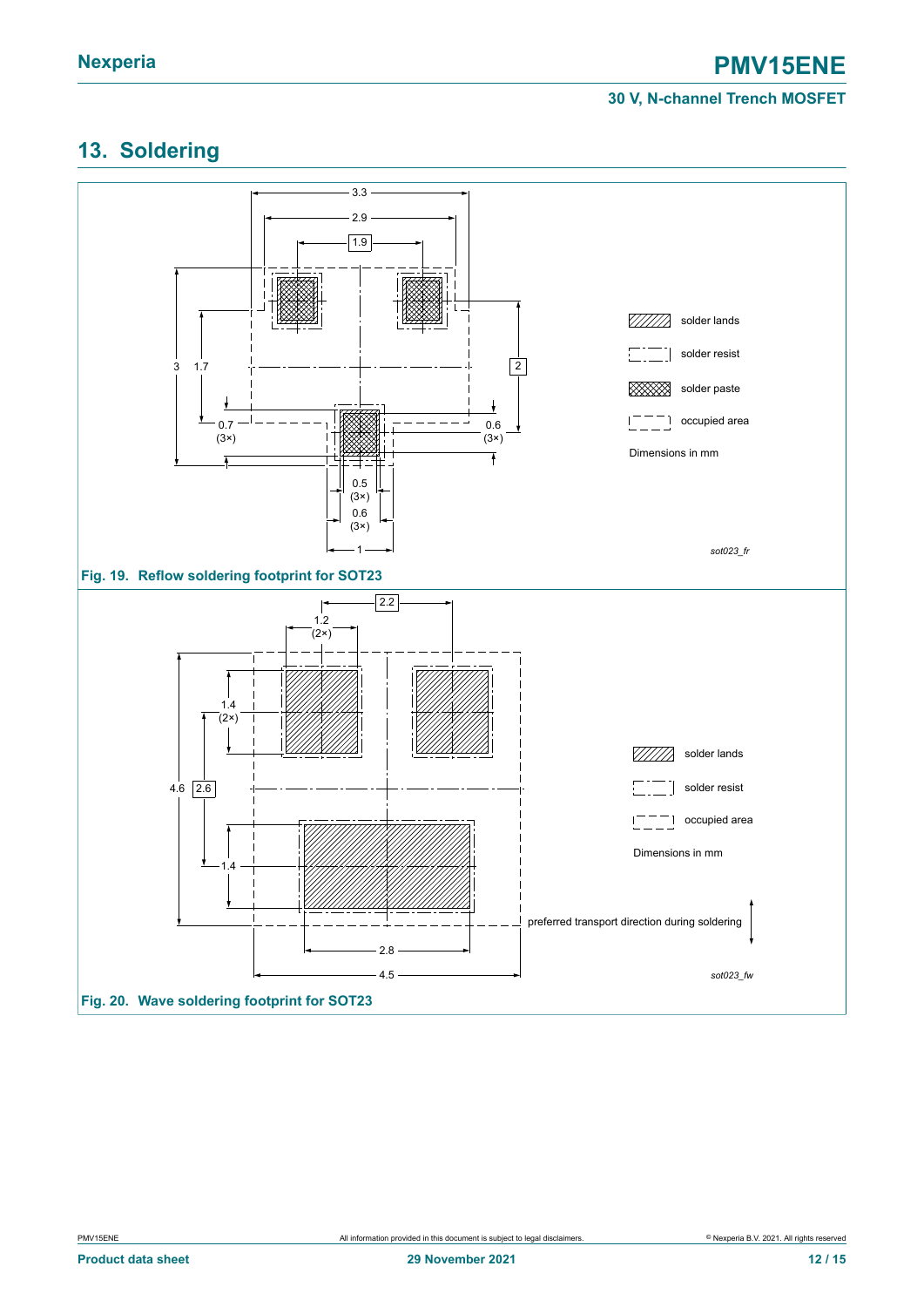# <span id="page-12-0"></span>**14. Revision history**

| <b>Table 8. Revision history</b> |               |                     |               |             |  |  |
|----------------------------------|---------------|---------------------|---------------|-------------|--|--|
| Data sheet ID                    | ∣Release date | ⊺Data sheet status  | Change notice | ∣Supersedes |  |  |
| PMV15ENE v.1                     | 20211129      | ⊺Product data sheet |               |             |  |  |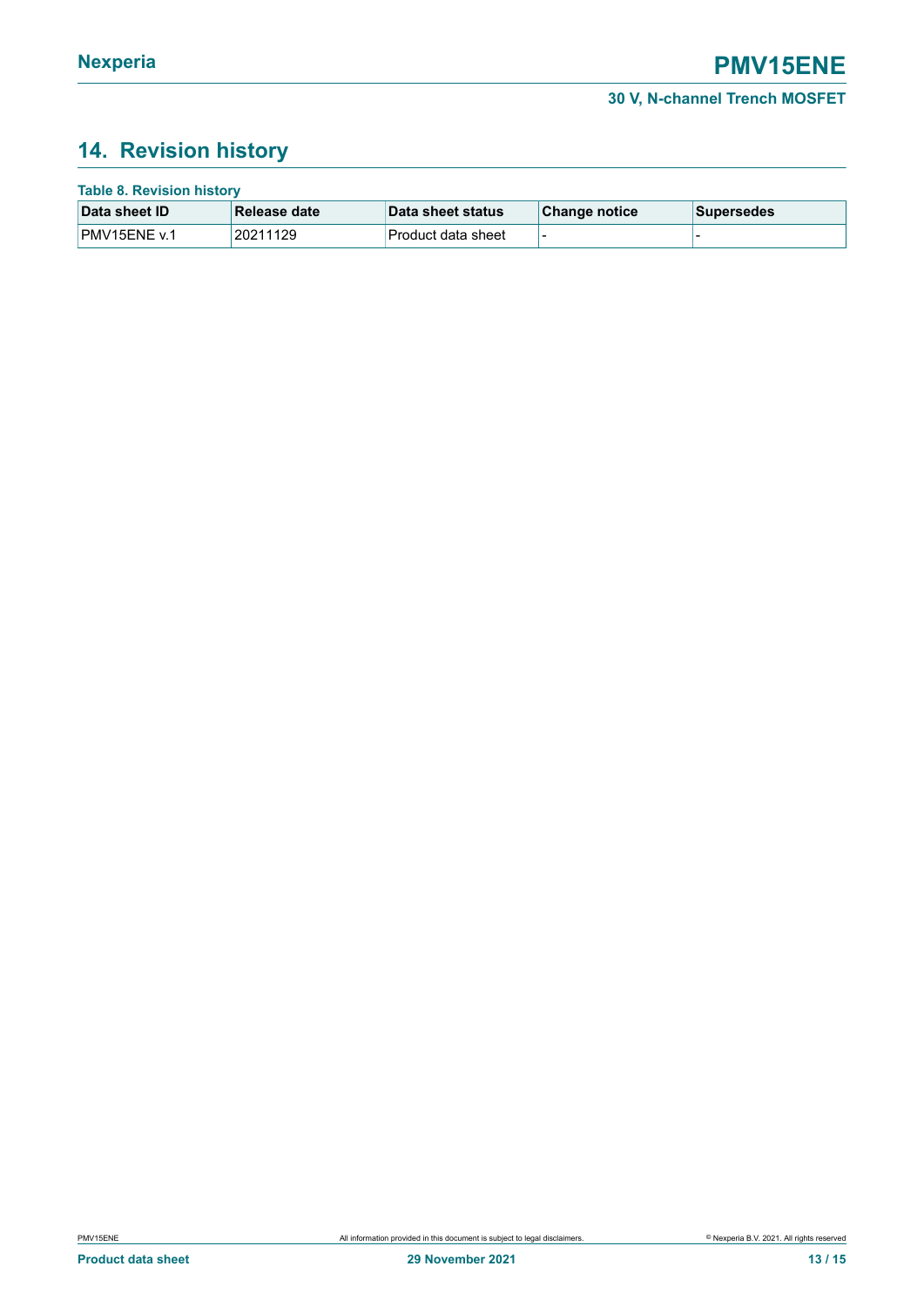### <span id="page-13-0"></span>**15. Legal information**

#### **Data sheet status**

| Document status<br>$[1]$ [2]      | <b>Product</b><br>status [3] | <b>Definition</b>                                                                           |
|-----------------------------------|------------------------------|---------------------------------------------------------------------------------------------|
| Objective [short]<br>data sheet   | Development                  | This document contains data from<br>the objective specification for<br>product development. |
| Preliminary [short]<br>data sheet | Qualification                | This document contains data from<br>the preliminary specification.                          |
| Product [short]<br>data sheet     | Production                   | This document contains the product<br>specification.                                        |

[1] Please consult the most recently issued document before initiating or completing a design.

- The term 'short data sheet' is explained in section "Definitions".
- [3] The product status of device(s) described in this document may have changed since this document was published and may differ in case of multiple devices. The latest product status information is available on the internet at [https://www.nexperia.com.](https://www.nexperia.com)

#### **Definitions**

**Draft** — The document is a draft version only. The content is still under internal review and subject to formal approval, which may result in modifications or additions. Nexperia does not give any representations or warranties as to the accuracy or completeness of information included herein and shall have no liability for the consequences of use of such information.

**Short data sheet** — A short data sheet is an extract from a full data sheet with the same product type number(s) and title. A short data sheet is intended for quick reference only and should not be relied upon to contain detailed and full information. For detailed and full information see the relevant full data sheet, which is available on request via the local Nexperia sales office. In case of any inconsistency or conflict with the short data sheet, the full data sheet shall prevail.

**Product specification** — The information and data provided in a Product data sheet shall define the specification of the product as agreed between Nexperia and its customer, unless Nexperia and customer have explicitly agreed otherwise in writing. In no event however, shall an agreement be valid in which the Nexperia product is deemed to offer functions and qualities beyond those described in the Product data sheet.

#### **Disclaimers**

**Limited warranty and liability** — Information in this document is believed to be accurate and reliable. However, Nexperia does not give any representations or warranties, expressed or implied, as to the accuracy or completeness of such information and shall have no liability for the consequences of use of such information. Nexperia takes no responsibility for the content in this document if provided by an information source outside of Nexperia.

In no event shall Nexperia be liable for any indirect, incidental, punitive, special or consequential damages (including - without limitation - lost profits, lost savings, business interruption, costs related to the removal or replacement of any products or rework charges) whether or not such damages are based on tort (including negligence), warranty, breach of contract or any other legal theory.

Notwithstanding any damages that customer might incur for any reason whatsoever, Nexperia's aggregate and cumulative liability towards customer for the products described herein shall be limited in accordance with the Terms and conditions of commercial sale of Nexperia.

**Right to make changes** — Nexperia reserves the right to make changes to information published in this document, including without limitation specifications and product descriptions, at any time and without notice. This document supersedes and replaces all information supplied prior to the publication hereof.

**Suitability for use** — Nexperia products are not designed, authorized or warranted to be suitable for use in life support, life-critical or safety-critical systems or equipment, nor in applications where failure or malfunction of an Nexperia product can reasonably be expected to result in personal

injury, death or severe property or environmental damage. Nexperia and its suppliers accept no liability for inclusion and/or use of Nexperia products in such equipment or applications and therefore such inclusion and/or use is at the customer's own risk.

**Quick reference data** — The Quick reference data is an extract of the product data given in the Limiting values and Characteristics sections of this document, and as such is not complete, exhaustive or legally binding.

**Applications** — Applications that are described herein for any of these products are for illustrative purposes only. Nexperia makes no representation or warranty that such applications will be suitable for the specified use without further testing or modification.

Customers are responsible for the design and operation of their applications and products using Nexperia products, and Nexperia accepts no liability for any assistance with applications or customer product design. It is customer's sole responsibility to determine whether the Nexperia product is suitable and fit for the customer's applications and products planned, as well as for the planned application and use of customer's third party customer(s). Customers should provide appropriate design and operating safeguards to minimize the risks associated with their applications and products.

Nexperia does not accept any liability related to any default, damage, costs or problem which is based on any weakness or default in the customer's applications or products, or the application or use by customer's third party customer(s). Customer is responsible for doing all necessary testing for the customer's applications and products using Nexperia products in order to avoid a default of the applications and the products or of the application or use by customer's third party customer(s). Nexperia does not accept any liability in this respect.

**Limiting values** — Stress above one or more limiting values (as defined in the Absolute Maximum Ratings System of IEC 60134) will cause permanent damage to the device. Limiting values are stress ratings only and (proper) operation of the device at these or any other conditions above those given in the Recommended operating conditions section (if present) or the Characteristics sections of this document is not warranted. Constant or repeated exposure to limiting values will permanently and irreversibly affect the quality and reliability of the device.

**Terms and conditions of commercial sale** — Nexperia products are sold subject to the general terms and conditions of commercial sale, as published at [http://www.nexperia.com/profile/terms,](http://www.nexperia.com/profile/terms) unless otherwise agreed in a valid written individual agreement. In case an individual agreement is concluded only the terms and conditions of the respective agreement shall apply. Nexperia hereby expressly objects to applying the customer's general terms and conditions with regard to the purchase of Nexperia products by customer.

**No offer to sell or license** — Nothing in this document may be interpreted or construed as an offer to sell products that is open for acceptance or the grant, conveyance or implication of any license under any copyrights, patents or other industrial or intellectual property rights.

**Export control** — This document as well as the item(s) described herein may be subject to export control regulations. Export might require a prior authorization from competent authorities.

**Non-automotive qualified products** — Unless this data sheet expressly states that this specific Nexperia product is automotive qualified, the product is not suitable for automotive use. It is neither qualified nor tested in accordance with automotive testing or application requirements. Nexperia accepts no liability for inclusion and/or use of non-automotive qualified products in automotive equipment or applications.

In the event that customer uses the product for design-in and use in automotive applications to automotive specifications and standards, customer (a) shall use the product without Nexperia's warranty of the product for such automotive applications, use and specifications, and (b) whenever customer uses the product for automotive applications beyond Nexperia's specifications such use shall be solely at customer's own risk, and (c) customer fully indemnifies Nexperia for any liability, damages or failed product claims resulting from customer design and use of the product for automotive applications beyond Nexperia's standard warranty and Nexperia's product specifications.

**Translations** — A non-English (translated) version of a document is for reference only. The English version shall prevail in case of any discrepancy between the translated and English versions.

#### **Trademarks**

Notice: All referenced brands, product names, service names and trademarks are the property of their respective owners.